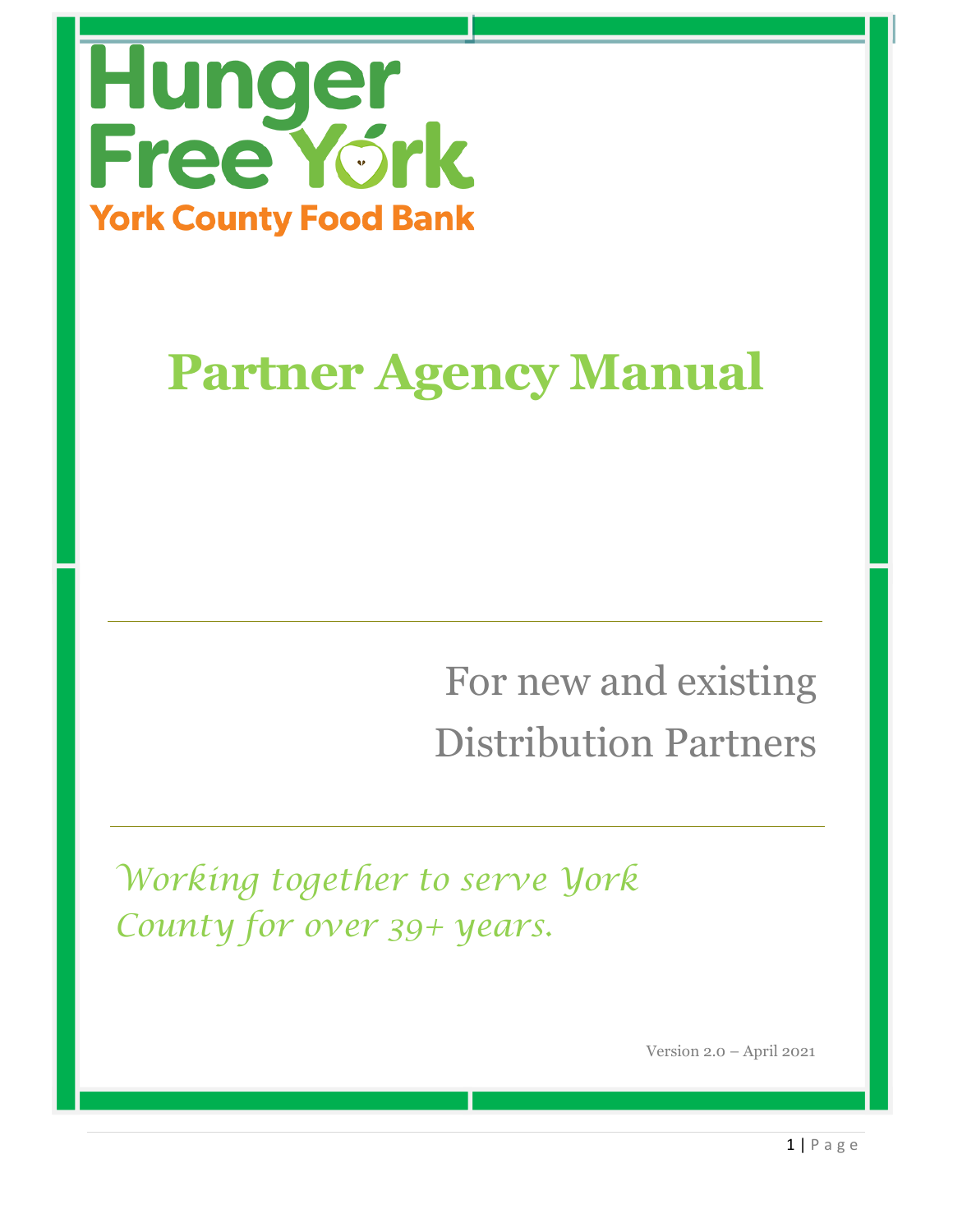### Contents

| MEMBERSHIP REQUIREMENTS, RESPONSIBLITIES AND POLICIES4 |  |
|--------------------------------------------------------|--|
|                                                        |  |
|                                                        |  |
|                                                        |  |
|                                                        |  |
|                                                        |  |
|                                                        |  |
|                                                        |  |
|                                                        |  |
|                                                        |  |
|                                                        |  |
|                                                        |  |
|                                                        |  |
|                                                        |  |
|                                                        |  |
|                                                        |  |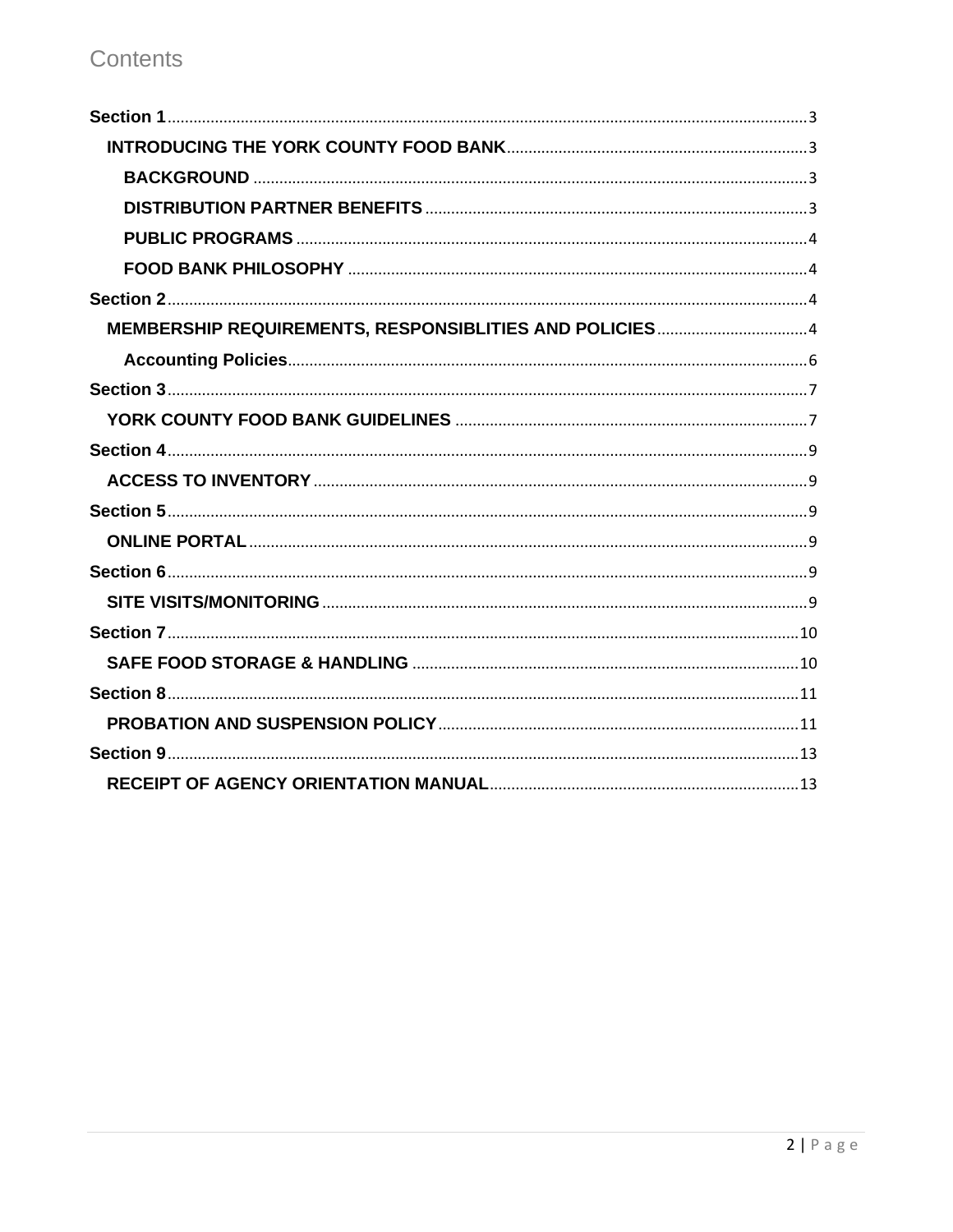### <span id="page-2-0"></span>**Section 1**

# <span id="page-2-1"></span>**INTRODUCING THE YORK COUNTY FOOD BANK**

### <span id="page-2-2"></span>**BACKGROUND**

The Food Bank was founded in 1982 and started in the basement of the Salvation Army in York City. It then moved to George Street, where it stayed for over 15 years. The organization then moved again to its current location of 254 West Princess Street. In March 2020, the York County Food Bank opened their Emergency Hub located at 1094 Haines Rd. as an emergency distribution site due to COVID. The York County Food Bank, throughout its 39+ year history, has remained true to its mission.

#### **Mission Statement:**

*Our mission is to end hunger in York County by working with our partner agencies to increase the quantity of—and dignified access to—high quality, nutritious food for everyone in need.* 

Governances and policies are established and monitored by a Board of Directors who meet no less than 9 times annually with daily operations being carried out by dedicated staff and the support of thousands of volunteers each year.

### **VOLUNTEER PROGRAM**

The Food Bank heavily depends on volunteers to make all programs successful. Volunteer opportunities can be found on the Food Bank website www.yorkfoodbank.org.

### <span id="page-2-3"></span>**DISTRIBUTION PARTNER BENEFITS**

By becoming a member agency of the York County Food Bank, you receive valuable savings, support and training. Any non-profit feeding program regularly serving people in need may be eligible and should consider membership.

#### **YOUR FOOD PROGRAM**

As a hunger-relief partner, your organization has access to a wide variety of food at the York County Food Bank and the ability to distribute this food to your families and guests. As a partner with the York County Food Bank, the fees you pay are your share of the operating costs of receiving, transporting, storing, and handling the product made available to you. You are **not purchasing** product from the York County Food Bank.

### **THE EMERGENCY FOOD ASSISTANCE PROGRAM (TEFAP)**

USDA commodities are received for distribution throughout York County. These products are distributed under strict State and Federal guidelines to various charities who distribute them to eligible recipients. This program has mandated income criteria used to determine the eligibility of the recipients, accountability procedures, distribution requirements, and storage requirements. Distributions take place on a regular basis.

### **COMMODITY SUPPLEMENTAL FOOD PROGRAMS (CSFP)**

This federally funded program works to improve the health of low-income seniors at least 60 years of age by supplementing their diets with nutritious USDA commodity foods. Food boxes are provided to seniors on a monthly basis.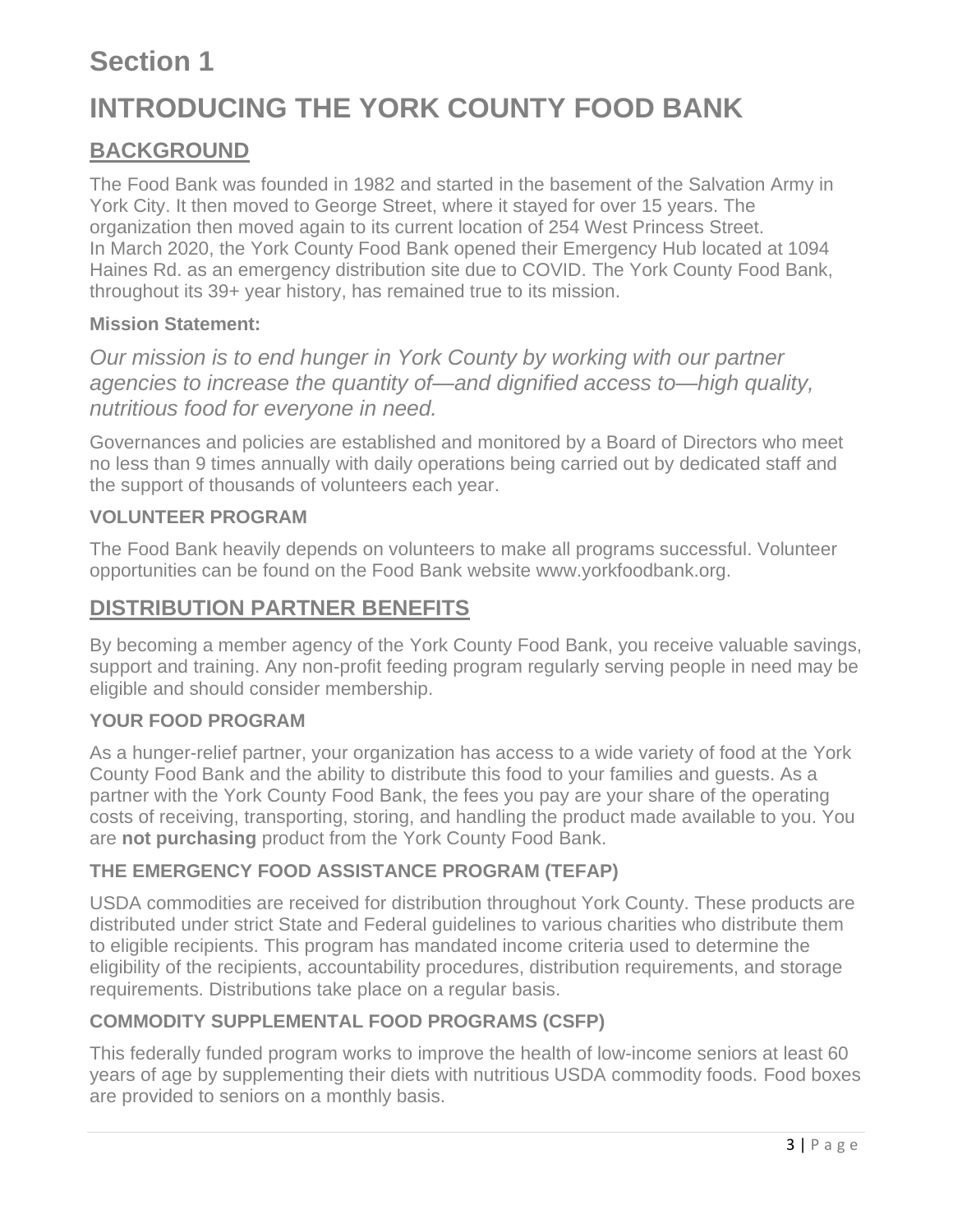### <span id="page-3-0"></span>**PUBLIC PROGRAMS**

### **FOOD DISTRIBUTION**

To assist in the growing need for access to nutritious food, the York County Food Bank distributes food to the public every week. Dates, times, and location of our weekly food distributions can be located on our website, [www.yorkfoodbank.org.](http://www.yorkfoodbank.org/)

### <span id="page-3-1"></span>**FOOD BANK PHILOSOPHY**

Food Banking has been in existence since the mid-1970's. We believe that there are two food assistance networks that exist in our area: primary and supplemental.

Government programs such as SNAP program; the Women, Infants, and Children (WIC) Program; the various Welfare programs; and the Senior Meal Programs are the **primary assistance network.** 

Food Banks and the organizations they serve make up the **hunger-relief network,** and as such, we attempt to fill the void created by the inadequacy of the primary assistance network.

We believe that the hungry basically fit into three broad groups. They are the chronically poor, the situational poor, and the working poor.

**The Food Bank strives to ensure that everyone in York County has access to nutritious food. We work collectively with our partners to not just meet the short-term hunger needs in our community but work towards system change to address the root issue of hunger-poverty.**

### <span id="page-3-2"></span>**Section 2**

### <span id="page-3-3"></span>**MEMBERSHIP REQUIREMENTS, RESPONSIBLITIES AND POLICIES**

**Annual Membership Fee** Dues are payable when you initially apply for membership and annually before January 31<sup>st</sup>. The dues amount, currently \$25, helps to support and defray the Food Bank's costs.

**Shared Maintenance Fee:** is based on the average handling costs for a food bank. Currently the shared maintenance fee for donated inventory ranges from 0 to 19 cents per pound of food. The fee is not for the food; rather, it covers operational costs such as solicitation, transportation and warehousing of the donated food. The Food Bank also carries wholesale items which are priced at cost plus a minimal handling fee.

Basic but imperative to membership is your understanding that agencies **cannot under any circumstances charge a fee or require services for the food they provide. Agencies may also only distribute food within the program for which they have been approved for membership and may not distribute to other agencies in a pass-through scenario. For recall purposes, all inventory must be traceable to the end user.**

**Civil Rights Compliance:** Agencies receiving USDA food items will not engage in discrimination, in the provision of service, against any person because of race, color, citizenship, religion, sex, national origin, ancestry, age, marital status, disability, sexual orientation including gender identity, unfavorable discharge from the military or status as a protected veteran. In addition, recipients will not be required to be a member of any organization or to participate in any religious services as a condition for distribution or receipt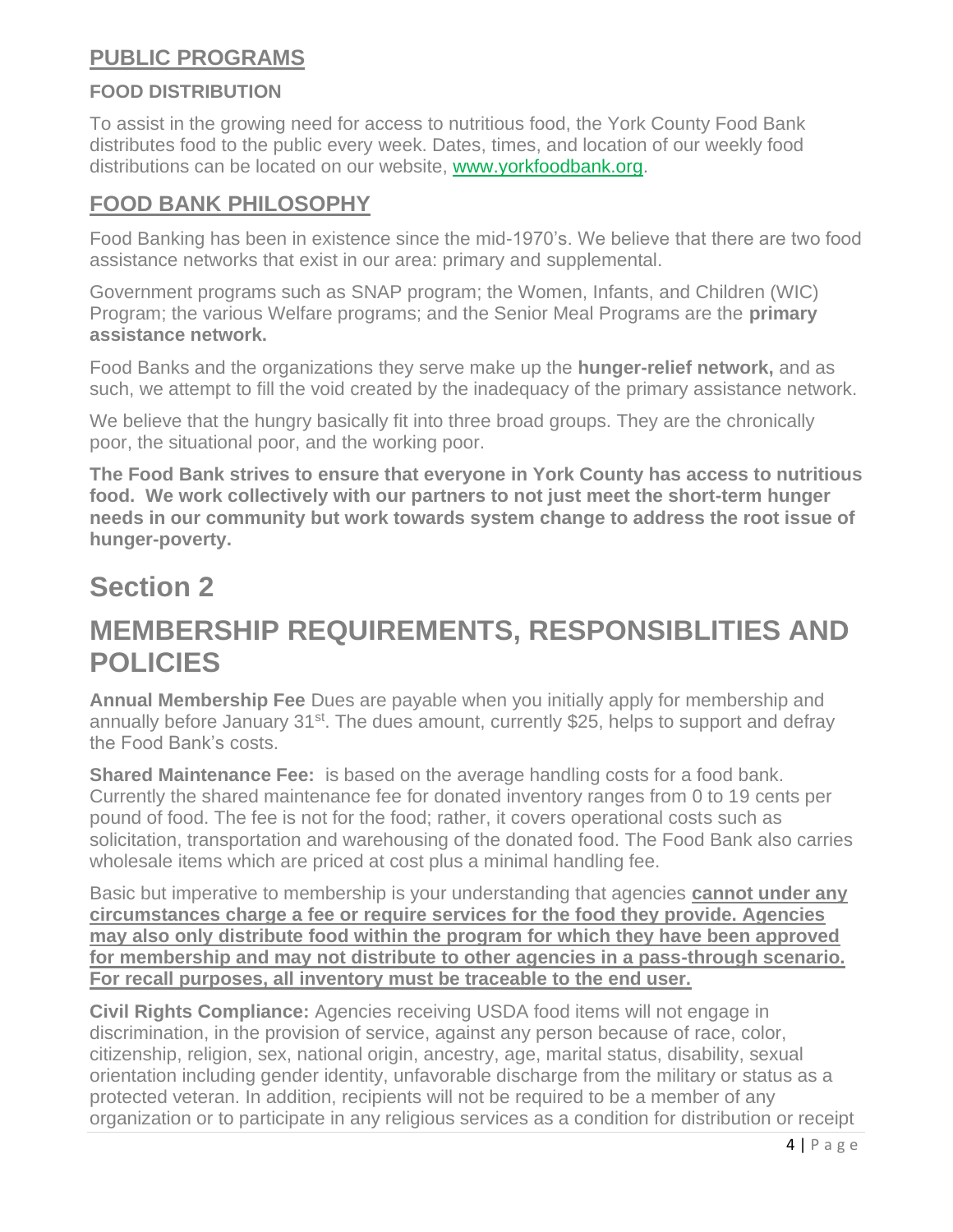of Emergency Food. Members are required to post the USDA "… and Justice for All" civil rights poster and certify annual civil rights training for all "front line" staff/volunteers who have contact with consumers.

**Non-Profit Status:** The Food Bank may only service non-profit organizations. Proof of nonprofit IRS 501(c)(3) designation is required. If applicable, documentation describing your organization as a "church" as defined by an IRS 14-point assessment survey, may qualify an agency for membership.

**Reporting:** Record keeping is a critical component of membership. All members are required to document food distribution and maintain auditable records. The following documents are required and will be reviewed by Agency Services Staff during site visits and must also be available if requested by government agencies including the IRS, Attorney General, the PA Department of Agriculture, and/or the PA Department of Community and Economic Development. **Required documents are as follows:**

- All agencies are given copies of each invoice at the time of check out. All agencies must keep at least one signed copy on file, chronologically sequenced, for the current year and three previous years.
- All members are required to report when and to whom food is distributed. Pantries are required to register households and keep distribution records for each distribution including household names and number of individuals served in that household. Shelters and Soup Kitchens are required to track the number of meals served. Supplemental programs are required to record how many individuals are served by the program per month.
- The Food Bank is required to record and report accurate data on the number of households and/or individuals receiving inventory from the Food Bank. All member agencies are required to submit a Monthly Statistics Report by the 5th day of each month. Data reported by the agency must be credible and verifiable upon review by Agency Services Department staff.
- Monthly reports are required even for the months a program is closed and does not serve. If you have not served anyone, simply complete the form with zeros and write "no distribution" and submit to the Food Bank.
- During a site visit, either announced or unannounced, all records must be available for review by Agency Services Department staff.
- The Member agrees to notify the Food Bank of any changes that take place within the organization that affect the food assistance program(s). This includes but is not limited to the Member's address, contact information, phone numbers, emails, periods of operation, etc.
- It is the members' responsibility to report any changes to the list of staff/volunteers authorized to access Food Bank inventory. Representatives' names are verified when placing orders or accessing the warehouse. If an individual's name is not found on the authorized list, they will not be permitted to access inventory on your agency's behalf unless verified.
- Member agrees to send 1 representative to any meeting/training that the Food Bank deems mandatory.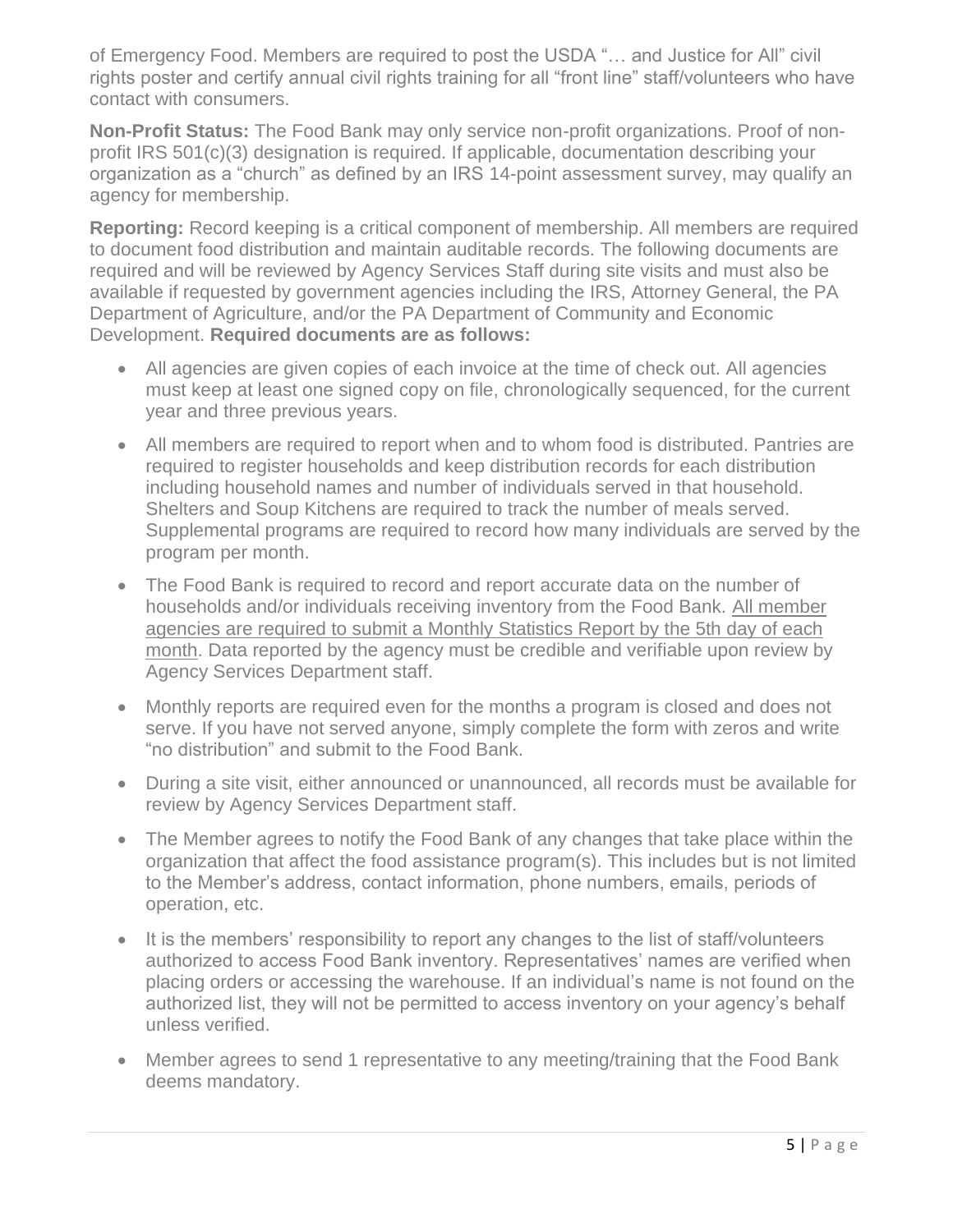### <span id="page-5-0"></span>**Accounting Policies**

- 1. Credit Limit: Each agency account has a credit limit. Agencies will not be able to receive product if they have reached their credit limit. Once payment has been received, they may again receive product. All invoices will be charged to your account and paid by agency check. Make sure your Account Number is included on your check for payment. Distribution Partners wanting to increase credit limits should send letter of request on Distribution Partner letterhead to Attention: Executive Director. Executive Director will review your account. You will be notified when credit limit is adjusted.
- 2. **Returned Checks: If a check is returned by our bank for any reason, the agency is placed on immediate hold until the check is replaced with cash, including all fees assessed by the bank and a return check fee imposed by YCFB of \$35.00.**
- 3. **Monthly Statements: All invoices to agencies are due net thirty (30) days from the invoice date.** Agencies are required to check their product against the invoice before signing for product on the Distribution Floor. If a **discrepancy is found after an agency leaves the Food Bank, Distribution Partners must contact YCFB within 24 hours by phone, email, or fax to notify staff of the problem (incorrect counts, incorrect charges, damaged product etc.). Please keep in mind your Agency Representative is selecting the product you are receiving; credit will not be issued if they select a product that is unusable.** Failure to notify YCFB within this timeframe will result in NO RETURNS or NO CREDITS. When sending your payment by mail, please send a copy of the invoice being paid or write the invoice number or your account number on your check (AO-xxxxxx).

#### 4. **Past Due Account Policy**

If your account is 60 days past due, your account will be suspended until the balance is resolved. If the account becomes 90 days past due, and the agency has not made attempts to resolve the past due status, the account will risk resolution by a collection service and closed. You will have to reapply to become an active Distribution Partner. It is the agency's responsibility to contact the Accounting Manager by calling 717.846.6435 to discuss plans for payment of past due balances.

### 5. **Payment:**

- Members pay an invoice which reflects a Shared Maintenance Fee of currently between zero to \$.19/ lb. for food received from the Food Bank. This covers 25% of the Food Bank's costs to store and distribute food. It is not a cost for the food received.
- When an order is received you will sign and receive a copy of the invoice via email. You may pay your invoice within 30 days. Payment must be made with a check and be mailed to or dropped off at the Food Bank. Credit card payments or cash are not accepted. Write the invoice number(s) for which you are paying on the check. Please write the check for the exact amount of the invoice(s).
- If you have any questions about your account or are experiencing financial difficulties, call the Food Bank and speak to the Finance Coordinator.

**Deactivation of Account**: If an agency ceases to operate or wishes to deactivate its membership with the Food Bank, it must provide written notice of this decision. A deactivation form will be provided and is to be signed by the agency administrator to formally cease membership with the Food Bank. All inventory received from the Food Bank that remains in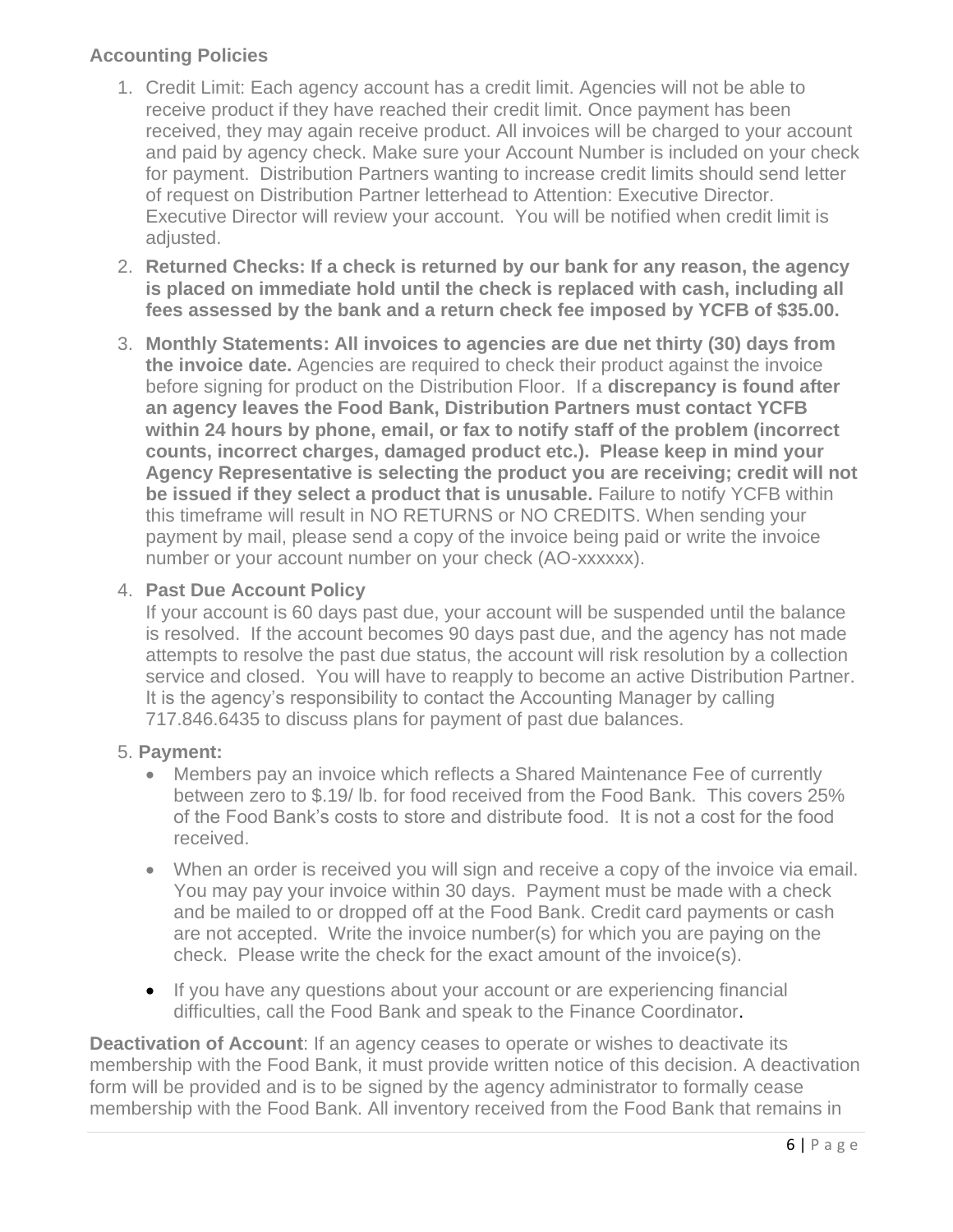the possession of the member must be distributed to consumers according to allowable guidelines, or in the case of closure, must be returned to the Food Bank.

# <span id="page-6-0"></span>**Section 3**

# <span id="page-6-1"></span>**YORK COUNTY FOOD BANK GUIDELINES**

YCFB is a non-profit, operated for the benefit of other nonprofit organization. Please help us keep our overhead costs low by following these simple rules while at the Food Bank.

**Our primary concern is SAFETY, so we require you to abide by all items listed below**.

### **SHOPPING AREA AND WAREHOUSE POLICY**

The Food Bank's shopping area is open:

**Monday, Wednesday, Thursday, and Friday: 9:00 a.m. – 2:00 p.m.** 

**Closed daily from 12:00 p.m. – 1:00 p.m.**

**Shopping times MUST be scheduled in advance. Each Agency may have 30 min. shopping time. Please arrive on time.**

**\***Note: times and days of operation may change at YCFB's discretion.

- 1. Agency representatives must check-in with YCFB staff upon arrival and prior to leaving.
- 2. Distribution partners are required to wear closed toe shoes.
- 3. Please do not take more products than your agency can distribute until the next time you receive product.
- 4. Please do not take more product than your agency is capable of transporting during your scheduled shopping time. Product will not be held for agencies wanting to return to pickup items on a second trip.
- 5. Use of cooler/thermal blankets are required for the safe transport of all refrigerated and frozen items.
- 6. The Food Bank will provide carts for charities to use in the shopping area. **Distribution Partners will only be allowed to use one (1) cart. If a cart is not available, charities must wait until one becomes available.** Distribution Partners must place all products onto carts. **Do not place any product on the floor at any time!** *For safety reasons, please do not stack product on your cart any higher than you can see over. You may return to receive more product.*
- 7. The Food Bank limit agencies to a maximum of **two (2)** authorized personnel from each organization or one authorized personnel and one helper will be allowed in the shopping area at any time.
- 8. Due to insurance regulations, **children under the age of 16 are not permitted in the facility at any time.** Unfortunately, the Food Bank does not currently have an area for them to stay while the authorized personnel receive product. If you must bring children under the age of 16, you must also bring an adult to supervise them outside the facility. They may not be in the Shopping Area or in the Warehouse.
- 9. The Food Bank must have a **current** list of authorized shoppers. Please notify the Food Bank in writing when authorized shoppers are added or removed. Mindful attention of this issue minimizes the chance of unauthorized use of your account.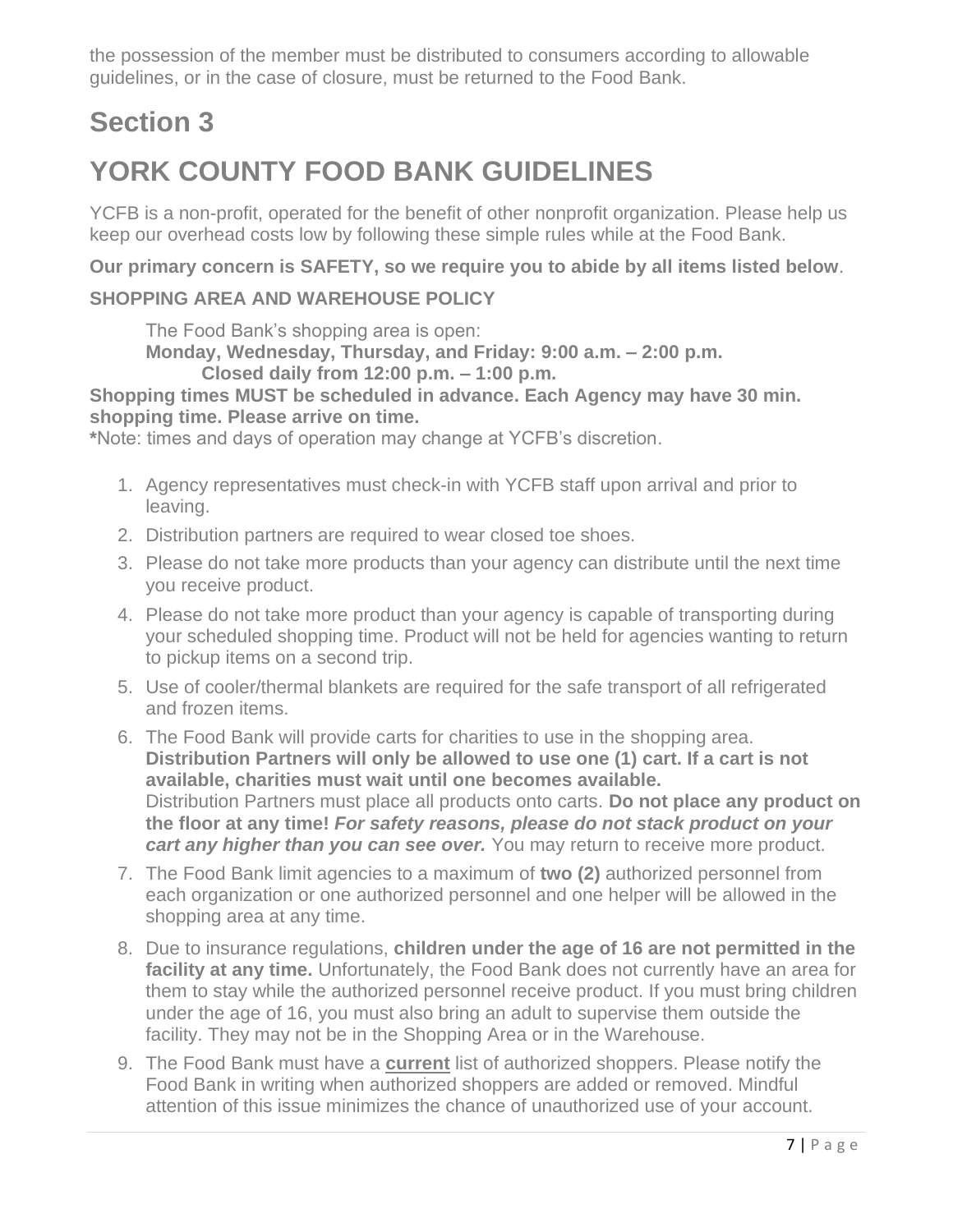- 10.**Distribution Partners are never permitted to open any box, container, package, or other type of wrapping material at any time.**
- 11.**Distribution Partners are NOT permitted in refrigerator and freezer.** Refrigerated and frozen MUST be ordered online ahead of your shopping time.
- 12.All product(s) must be checked out before it leaves the building. **Any product removed from the building before it is checked out will result in the immediate suspension of the agency.**
- 13.Warehouse staff will advise you when it is permissible for you to pull your vehicle to the loading door of the warehouse. Warehouse staff will be on hand to answer any questions about your order.
- 14.Smoking, eating, and drinking are prohibited in the building. Weapons of any kind and illegal drugs of any kind are not permitted on the YCFB premises anywhere, anytime.
- 15.To make sure all food listed on the invoice has been received, please verify product before leaving YCFB facility. These invoices should be kept on file for a minimum of three (3) years. They will be checked during monitoring visits. Agencies have 24 hours to notify the Food Bank of any discrepancies so that we can correct them.

#### **Delivery Procedures:**

- 1. There are no delivery fees however, a minimum order of 100 cases or 1,000 pounds is required to receive delivery. Additionally, any orders over 300 cases or 3,000 pounds will require delivery and cannot be scheduled for pickup.
- 2. We will do our best to accommodate your delivery date/time request but may not be guaranteed. Orders requesting delivery must be placed 5 business days in advance. Orders requesting pickup must be placed 3 days in advance.
- 3. If an order is not picked up or cancelled less than 48 hours before pick-up/delivery, a \$20 restocking fee may be charged.
- 4. It is the Member's responsibility to have people at your drop site to carry the food from curbside to the storage area. The driver is not responsible for transporting the order into your facility. For delivery inside the member location, Food Bank Agency Services staff must approve the request for delivery inside and a Waiver of Liability must be on file with Food Bank for this service.
- 5. If there are insufficient people to carry the food to the storage area, the driver reserves the right to leave the order at the drop site or return it to the Food Bank.

### *Safety is important - - please do not overload your cart or your vehicle!* **Product Use Guidelines**

### <span id="page-7-0"></span>**Please remember that all product is to be used for the ill, needy and children**.

*Do not use York County Food Bank product for fundraising, staff, volunteer use, or as an incentive for volunteer participation. York County Food Bank product may not be traded, sold, or bartered. To do so violates the Contract and your membership will be terminated.*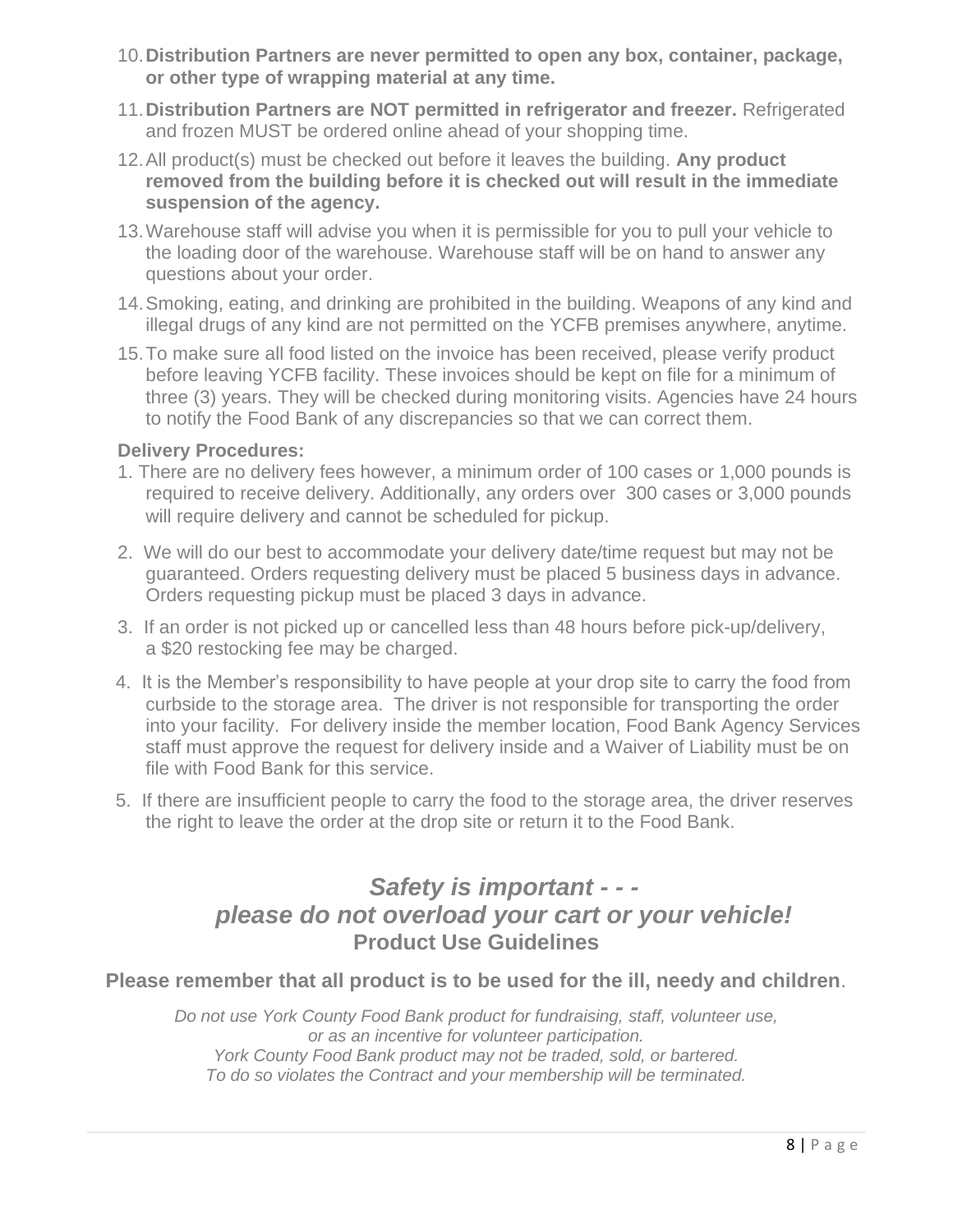# <span id="page-8-0"></span>**Section 4 ACCESS TO INVENTORY**

### **WHAT IS AVAILABLE AT THE FOOD BANK?**

A variety of product is frequently available for Member Agencies at the Food Bank. All product(s) will be made available for distribution to partners as soon as possible, once we have inventoried, sorted, examined, and made sure that it is safe for consumption.

### <span id="page-8-1"></span>**Section 5**

# <span id="page-8-2"></span>**ONLINE PORTAL**

The York County Food Bank offers its Distribution Partners access to important documents online. Please visit our website to access many different items, such as:

- 1. An up-to-date inventory list of what products the York County Food Bank has in stock.
- 2. Distribution Partner forms that are pertinent to your specific agency.
- 3. Monthly reporting forms.
- 4. Other important information

# <span id="page-8-3"></span>**Section 6**

# <span id="page-8-4"></span>**SITE VISITS/MONITORING**

Site Reviews: The Food Bank requires that all member agencies are monitored at least once every two years. All new applicants are visited prior to final membership approval and access to inventory and will be subject to a probationary review after the first six months of membership. Site visits may be announced or unannounced. This monitoring process includes inspection of food storage and handling systems, record keeping, and general information review. To ensure that your agency passes this inspection, the Food Bank offers the following requirements:

- o Agencies must have adequate, safe food storage space.
- o Storage and/or food preparation areas must be clean and in order.
- o Storage areas must be locked and secure in order to control the use of products for approved program(s).
- o Food must be stored 6" off the floor and 6" away from the walls. Metal shelving is preferable.
- o There can be no signs of rodent and insect infestation.
- o All non-food items must be stored separately from food items.
- o Perishable foods must be stored in properly functioning refrigeration or freezer units; temperature logs must be maintained.
- $\circ$  Food distribution records, household registration forms, USDA records (if applicable), meal service records (if applicable), and invoices must be kept on file and available for review (current year and three previous years).

**NOTE:** If an agency is found in violation of these requirements, the Food Bank will notify the agency, in writing, offering a reasonable timeframe for corrective action or resolution of the violation. Food Bank Agency Services staff are available for assistance in resolving the situation.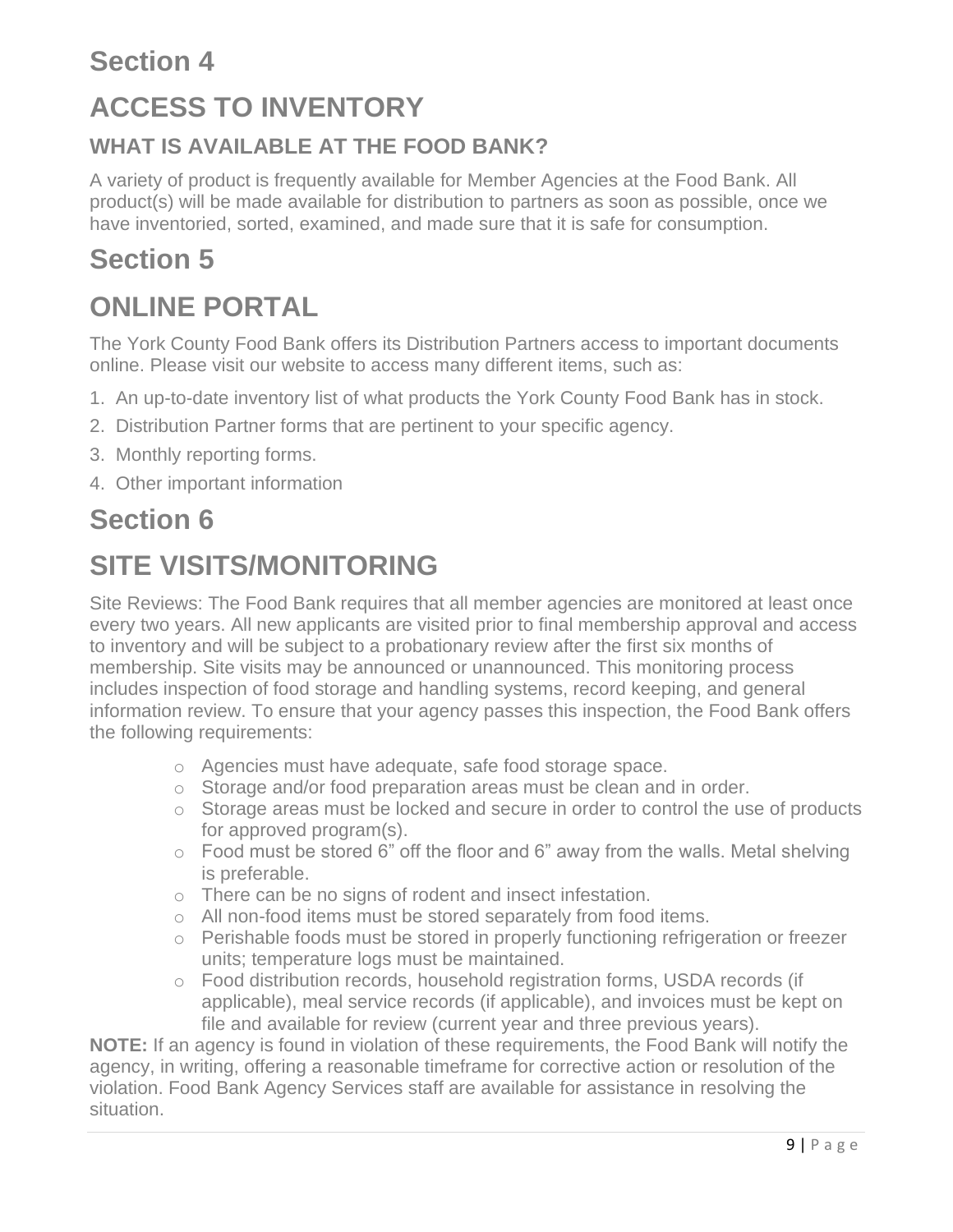# <span id="page-9-0"></span>**Section 7 SAFE FOOD STORAGE & HANDLING**

<span id="page-9-1"></span>Food safety is an important public health issue. Our network exists out of compassion and a desire to help others, and the last thing we would want is for someone to become sick from the food they receive. Agencies working with YCFB must implement food handling measures to ensure that product being distributed is safe. Partner Agencies assume all responsibility for food and food use once it has been removed from the Food Bank Warehouse or delivered to your location.

It is also imperative that the food products are kept in a secure place by the agency. This ensures that the integrity of the food may be maintained, and that possible contamination of the food does not occur.

Once food is received from YCFB, it must be stored properly by the agency until it can be distributed to people in need. The following storage guidelines highlight practices agencies should follow, but are not meant to be an inclusive list:

- 1. Food must be stored in a clean area, free of dirt, bacteria, pests, and other contaminants. Dry product should be stored off the floor on pallets, shelving or in cupboards at a temperature near 70 degrees. All storage areas should be orderly and organized for efficient distribution and product rotation. This is called the **First in First Out** process so that all stock is as fresh as possible. Food storage areas MUST be kept locked when not in use to limit access to unauthorized personnel and to keep product secure.
- 2. Baby food and formula should never be distributed past the expiration date and should be discarded when the expiration date is reached.
- 3. Non-food products such as cleaners or chemicals should be stored away from food products.
- 4. Refrigerators and freezers must be kept operational, clean and have thermometers. All Agencies storing refrigerated/frozen product from the York County Food Bank MUST keep temperature logs on all days of food program operation on all units and logs must be always available.
- 5. Refrigerated products should be kept between 32 and 40 degrees, and all units should have thermometers to monitor temperature.
- 6. Frozen products should be kept at 0 degrees or below, and all units should have thermometers to monitor temperatures daily.
- 7. There should be no signs of pest infestations of any type in the storage area.
- 8. All product is to be stored at the agency's facility. Storage is not permitted at a private residence, outside shed or container, or a mini-storage unit.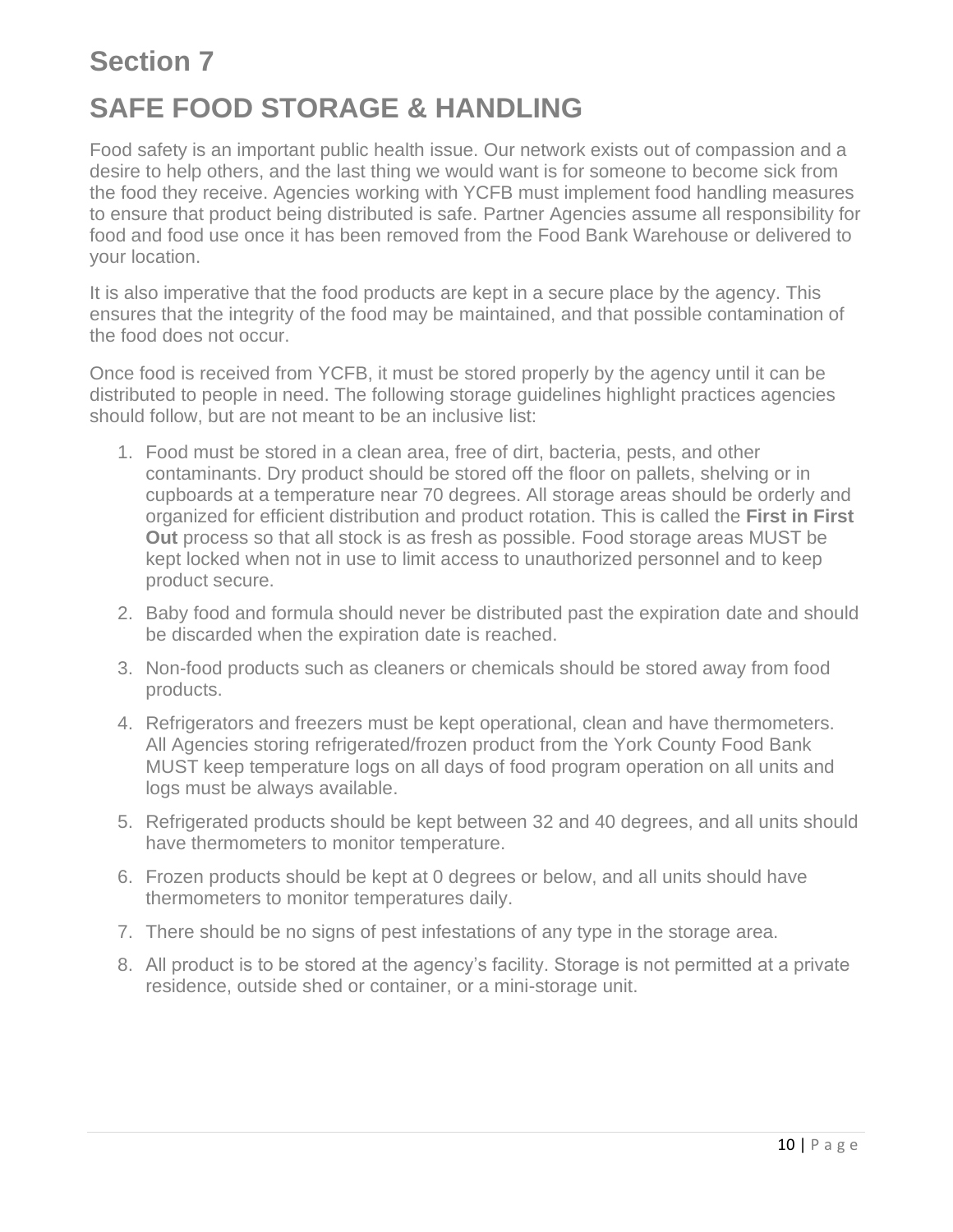### **"Sell by/Use by" Codes**

"Sell by" means how long the product should be on the grocery store shelf. "Use by" means how long the product will retain top eating quality.

Food codes can be very confusing and misleading. The Food Bank offers a wealth of resources on these dates, so be sure to contact us for resources and share this information with your staff/volunteers and clients that you serve. Additional resources are available online by searching "food code dates".

For most foods, these dates are very conservative and often the shelf life of a product is longer than the code dates indicate, especially for dry goods. Many products donated to the Food Bank are either close to code or out of code. However, before Food Bank staff accepts donations of products that are close to or out of code, it is confirmed with the manufacturer that the true shelf life of the product is beyond the dates printed on the product therefore enabling us to give you access to products that would otherwise be wasted.

### <span id="page-10-0"></span>**Section 8**

# <span id="page-10-1"></span>**PROBATION AND SUSPENSION POLICY**

The Food Bank will conduct an onsite visit of each Member Agency prior to membership approval. Once approved, the agency will be monitored biennially. However, the Food Bank reserves the right to monitor any Member Agency more frequently, as deemed necessary.

If the Food Bank discovers one or more violations during a site visit (or via other means), the Member Agency may be placed on probationary status or may be terminated. Violations include, but are not limited to:

- 1. Exchanging donated food or other products for money, property, or services.
- 2. Removal of donated food or other products from an on-site program for private use.
- 3. Using donated food or other products in a manner that is not related to the exempt purposes of the member agency.
- 4. Falsifying information on Food Bank application or other Food Bank required document.
- 5. Delinquent reimbursement of shared maintenance contributions.
- 6. Donated food or other products are improperly stored, refrigerated or transported.
- 7. Donated food or other product is improperly stockpiled.
- 8. Member agency is in violation of any state or local statue, ordinance, code, or regulation.
- 9. Member agency otherwise violated the Member Agency Agreement between itself and the Food Bank.

**Probation:** The purpose of the probationary period is to place a Member Agency on notice that it must bring its program into compliance with Food Bank policies and/or guidelines. Official notice of probation will be sent to the Member Agency in writing within ten days from the date of the onsite visit or discovery of the violation. This correspondence will include an outline of compliance issues, corrective measures that are to be taken, and a defined timeline for corrective actions to be accomplished. A member of the Agency Services Department will schedule a follow-up site visit to the agency (may be unannounced) at which point a determination will be made whether corrective measures have been successfully completed. A member agency may be placed on probation for a period not to exceed three months if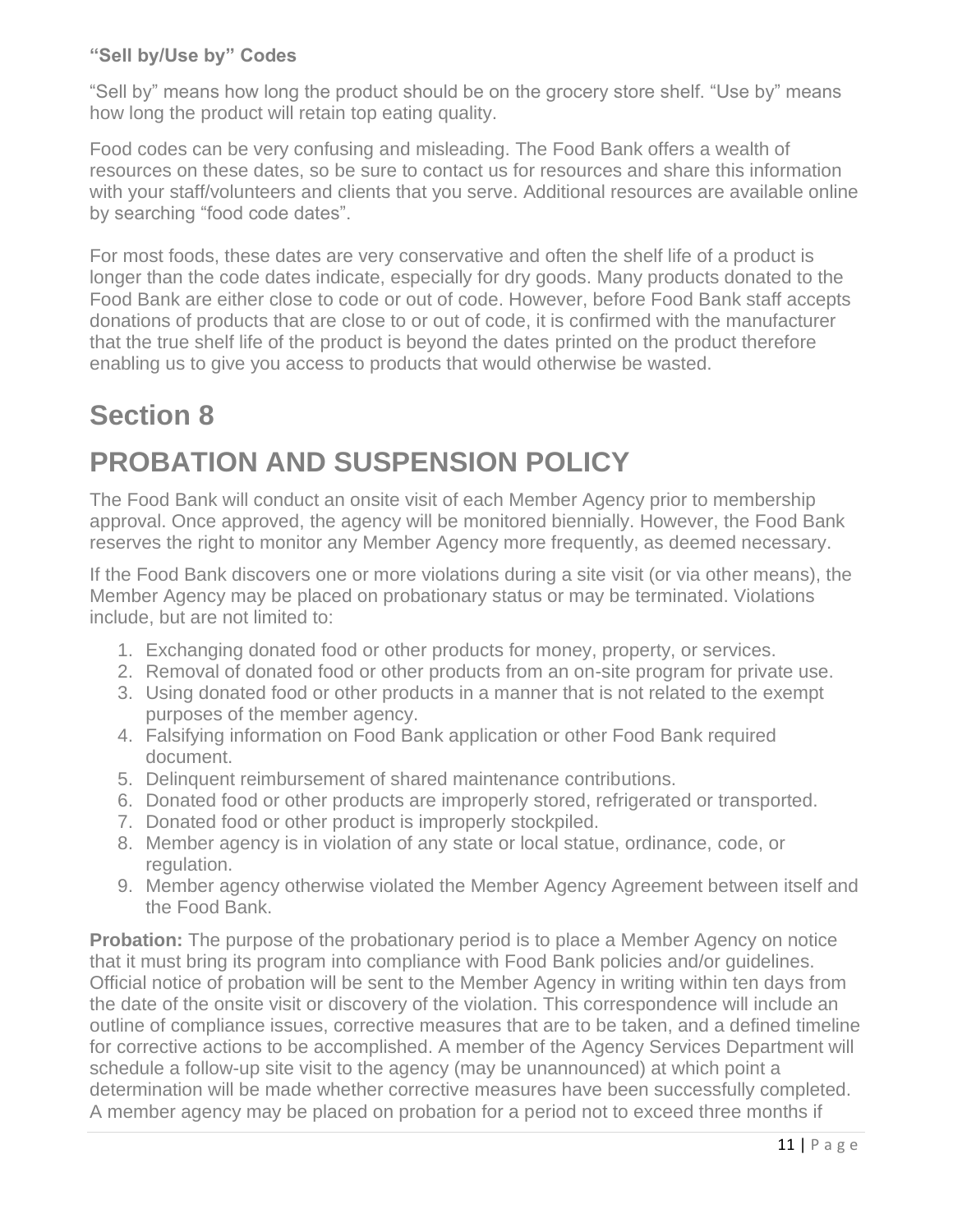found to be in violation of items 5, 6, 7, 8 or 9. The Agency Services Department has the authority to extend the probationary period or to recommend termination of the member agency. A member agency may be reinstated when the Program Director has determined that the violation has been corrected.

**Termination:** A Member Agency may be terminated, without a probationary period for violations numbered 1 through 4 above. A Member Agency may also be terminated after being placed on probationary status three or more times for violations such as those numbered 5 through 9 above (including multiple occurrences of the same violation). Only the Executive Director or Agency Services Committee has the authority to terminate agency membership. Upon termination, an agency loses all the rights and privileges of Food Bank membership. Terminated agencies may re-apply for Food Bank membership after a period of not less than 24 months.

**Appeals:** The Member Agency may appeal a probation or termination ruling by submitting a written appeal to the CEO of the Food Bank within 10 days of receipt of the notice of the ruling.